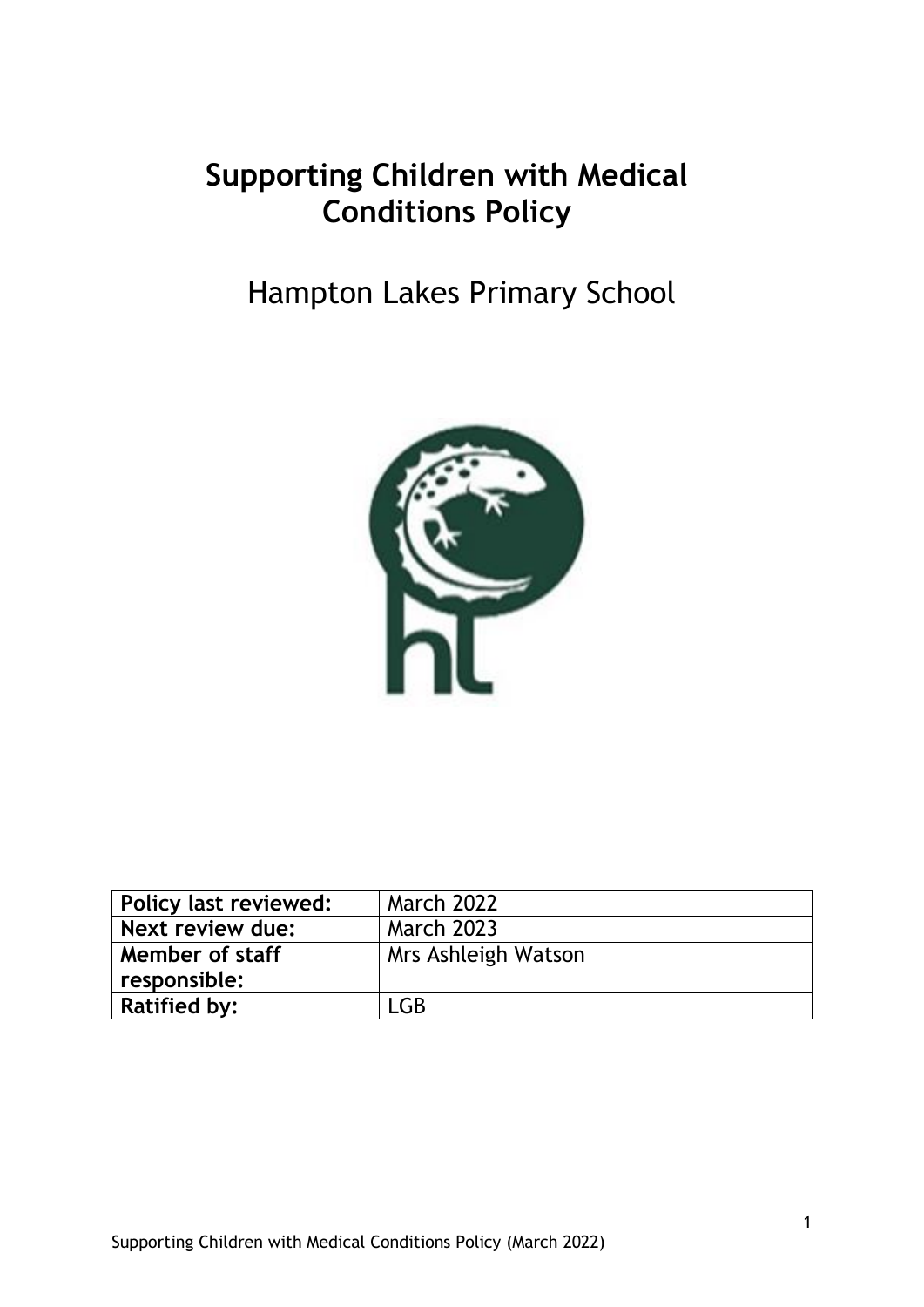#### **1. AIMS**

Hampton Lakes Primary School wishes to ensure that students with medical conditions receive appropriate care and support at school. All students have an entitlement to a fulltime curriculum or as much as their medical condition allows.

This policy aims to ensure that:

- Students, staff and parents understand how our school will support students with medical conditions
- Students with medical conditions are properly supported to allow them to access the same education as other students, including school trips and sporting activities

#### **2. LEGISLATION AND STATUTORY REQUIREMENTS**

This policy meets the requirements under [Section 100 of the Children and Families Act 2014,](http://www.legislation.gov.uk/ukpga/2014/6/part/5/crossheading/pupils-with-medical-conditions) which places a duty on governing bodies to make arrangements for supporting students at their school with medical conditions.

It is also based on the Department for Education's statutory guidance on supporting students [with medical conditions at school.](https://www.gov.uk/government/publications/supporting-pupils-at-school-with-medical-conditions--3)

This policy also complies with our funding agreement and articles of association.

#### **3. ROLES AND RESPONSIBILITIES**

#### **3.1 The governing body is responsible for:**

- Ensuring that arrangements are in place to support students with medical conditions.
- Ensuring the policy clearly identifies roles and responsibilities and is implemented effectively.
- Ensuring that the policy does not discriminate on any grounds including, but not limited to protected characteristics: ethnicity/nationality/origin, religion or belief, sex, gender reassignment, pregnancy and maternity, disability or sexual orientation.
- Ensuring the policy covers arrangements for students who are competent to manage their own health needs.
- $\geq$  Ensuring that all students with medical conditions are able to play a full and active role in all aspects of school life, participate in school visits / trips / sporting activities, remain healthy and achieve their academic potential.
- Ensuring that relevant training is delivered to a sufficient number of staff who will have the responsibility to support children with medical conditions and that they are competent to do so. Staff should have access to information, resources and materials.
- Ensuring written records are kept of medicines administered to students.
- Ensuring the policy sets out procedures for emergency situations.
- Ensuring the level of insurance in place reflects the level of risk.
- > Handling complaints regarding this policy as outlined in the school's complaints policy.
- Making staff aware of students' conditions, where appropriate.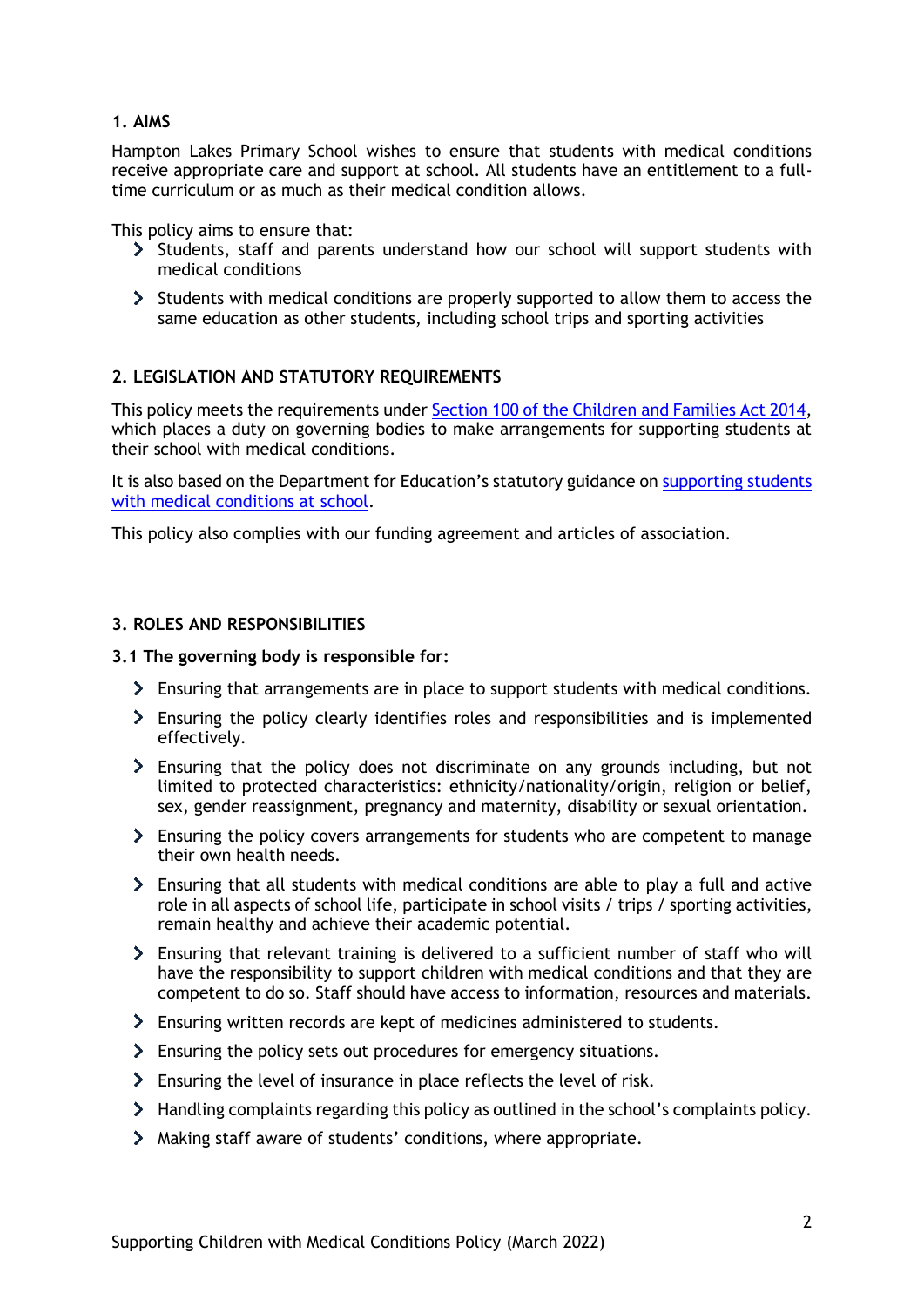- Making sure there are cover arrangements to ensure someone is always available to support students with medical conditions.
- $\triangleright$  Providing supply teachers with appropriate information about the policy and relevant students.
- Developing and monitoring individual healthcare plans (IHPs).

### **3.2 The Head of School is responsible for:**

- Making sure all staff are aware of this policy and understand their role in its implementation.
- Ensuring that there is a sufficient number of trained staff available to implement this policy, including in normal, contingency and emergency situations.
- $\blacktriangleright$  Liaison with healthcare professionals regarding the training required by staff.
- Ensuring that all staff who need to know are aware of a child's condition.
- Oversight for the development of Individual Healthcare Plans (IHPs).
- Making sure that school staff are appropriately insured and aware that they are insured to support students in this way.
- Communicating with the school nursing service in the case of any student who has a medical condition that may require support at school, but who has not yet been brought to the attention of the school nurse.
- Ensuring that systems are in place for obtaining information about a child's medical needs and that this information is kept up to date.
- Ensuring confidentiality and data protection.
- Assigning appropriate accommodation for medical treatment / care.
- Ensuring that school has a functional defibrillator and holds 'spare' salbutamol asthma inhalers for emergency use.

#### **3.3 Staff**

Supporting students with medical conditions during school hours is not the sole responsibility of one person. Any member of staff may be asked to provide support to students with medical conditions, although they will not be required to do so. This includes the administration of medicines. Staff who take on the responsibility to support students with medical conditions will receive sufficient and suitable training, and will achieve the necessary level of competency before doing so.

Trained staff are responsible for:

- S Knowing where controlled drugs are stored and where the key is.
- $\blacktriangleright$  Allowing inhalers, adrenalin pens and blood glucose testers to be held in an accessible location, following DFE guidance.

All staff are responsible for:

- Taking account of the needs of students with medical conditions in lessons.
- SX Knowing what to do and respond accordingly when they become aware that a student with a medical condition needs help.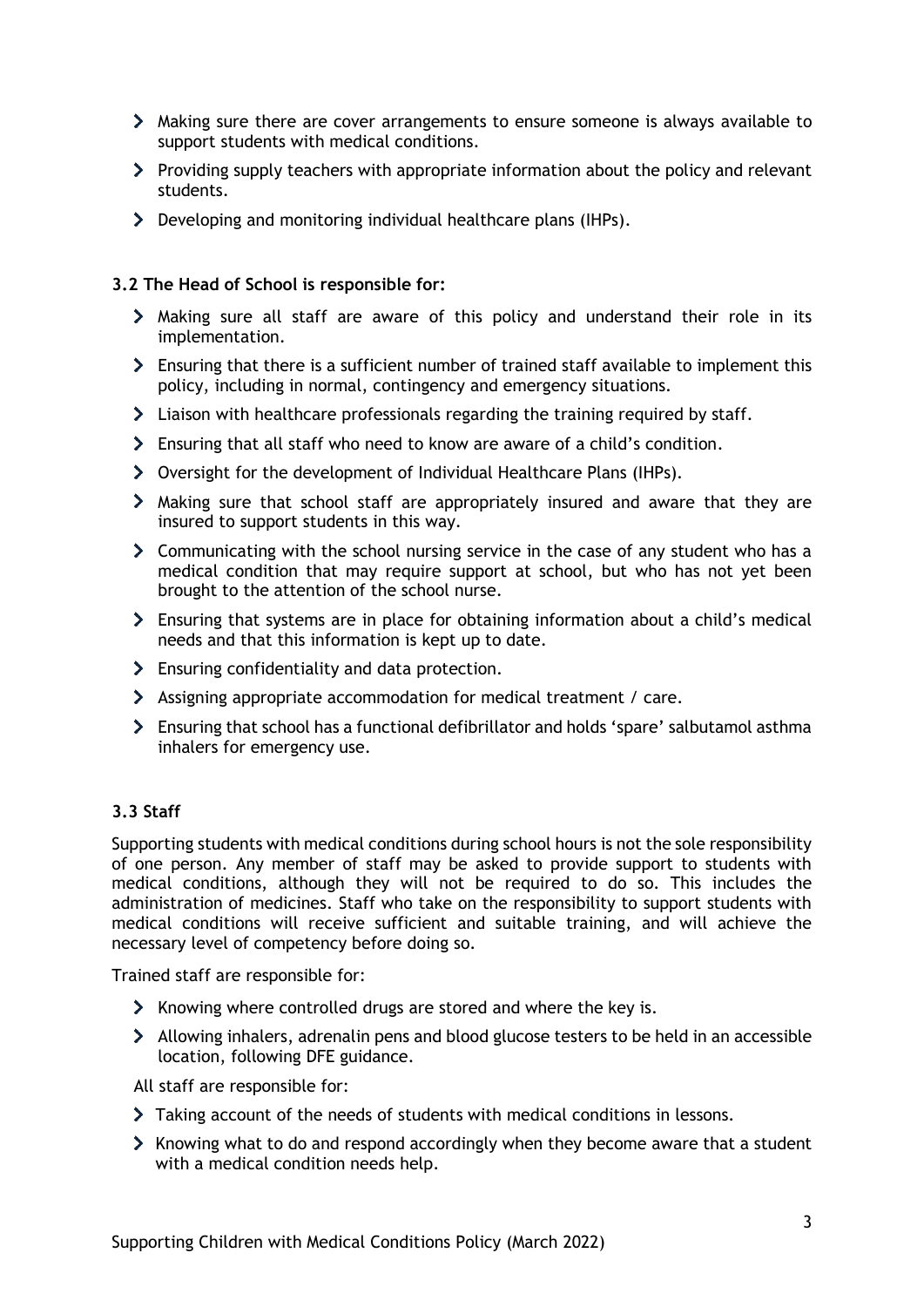#### **3.4 Parents are responsible for:**

- Providing the school with sufficient and up-to-date information about their child's medical needs.
- $\triangleright$  Participating in the development and regular review of their child's IHP and may be involved in its drafting.
- Completing a parental consent form to administer medicine or treatment before bringing medication into school.
- Carry out any action they have agreed to as part of the implementation of the IHP, e.g. provide medicines and equipment, and ensure they or another nominated adult are contactable at all times.

#### **3.5 Students are responsible for:**

- > Providing information on how their medical condition affects them.
- Contributing to their IHP.
- Complying with the IHP and self-managing their medication or health needs including carrying medicines or devices, if judged competent to do so by a healthcare professional and agreed by parents.

#### **3.6 School nurses and other healthcare professionals are responsible for:**

- $\triangleright$  Developing and collaborating in the writing of an IHP in anticipation of a student with a medical condition starting school.
- Notifying the school when a student has been identified as requiring support in school due to a medical condition at any time in their school career.
- Supporting staff to implement an IHP and then participate in regular reviews. Giving advice regarding training needs and providers.
- Liaising locally with clinicians on appropriate support.

#### **4. MEDICAL CONDITIONS REGISTER**

- The school's admissions form requests information on pre-existing medical conditions. Parents are also asked to inform the school at any point in the school year if a condition develops or is diagnosed. The school will consider seeking consent from GPs to have input into the IHP and also to share information for recording attendance.
- $\lambda$  medical conditions register is kept, updated and reviewed regularly by the by the nominated member of staff (Chrissy Addinall at HL). All student-facing staff should have overview of the list for the students in their care, within easy access.
- Supply staff and support staff should similarly have access on a need to know basis. Parents should be assured data sharing principles are adhered to.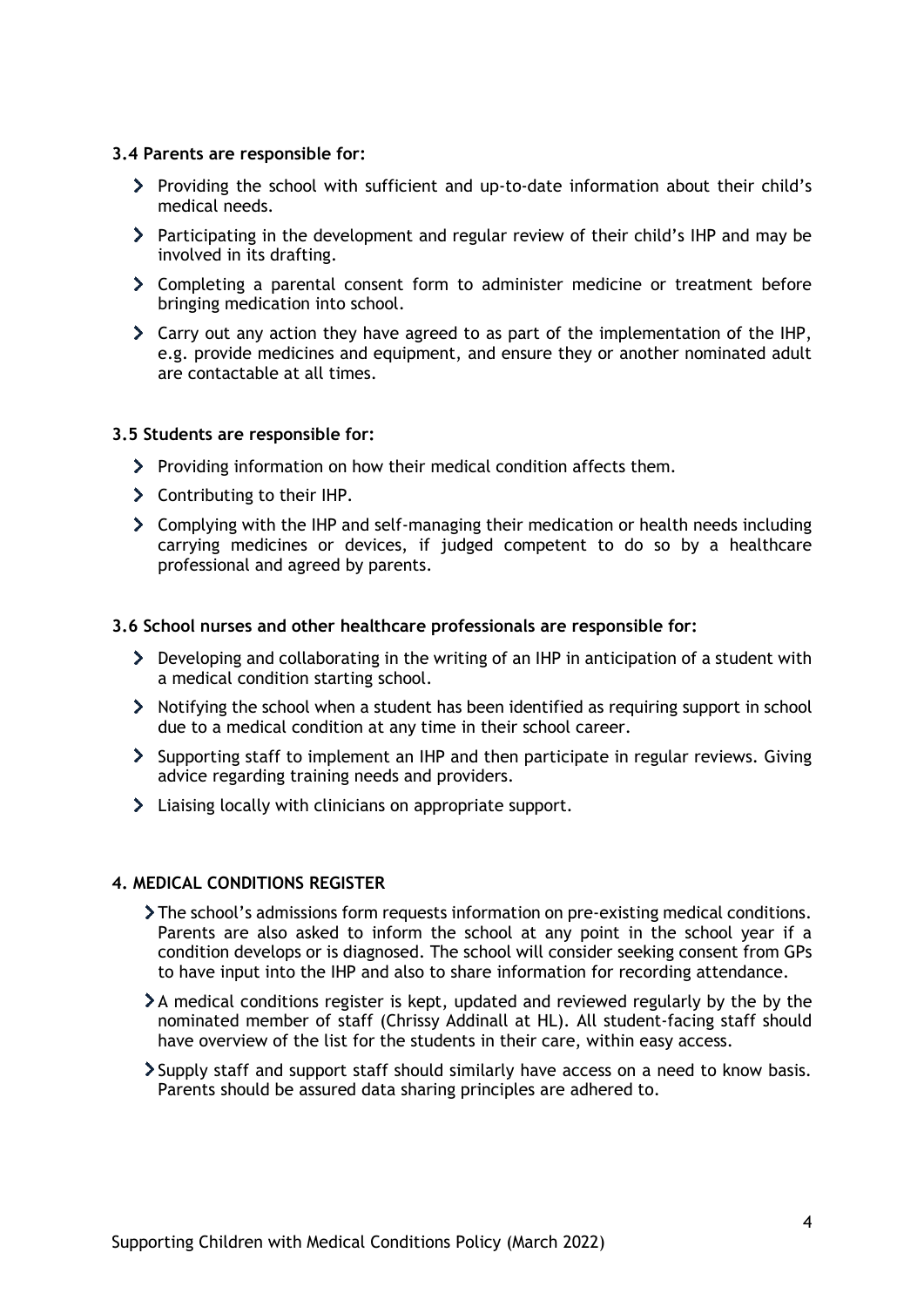#### **5. INDIVIDUAL HEALTHCARE PLANS (IHP)**

- The Head of School has overall responsibility for the development of IHPs for students with medical conditions. This has been delegated to the Deputy Head of School.
- Where necessary (the Head of School will make the final decision) an Individual Healthcare Plan (IHP) will be developed by the medical professionals in collaboration with the student, parents/carers, Head of School, and Special Educational Needs Coordinator (SENDCO). The school will make every effort to ensure that arrangements are put in place within 2 weeks or by the beginning of the relevant term for students who are new to our school.
- IHPs will be easily accessible to all relevant staff, including supply/agency staff, whilst preserving confidentiality. Staffrooms are inappropriate locations under Information Commissioner's Office (ICO) advice for displaying IHP as visitors /parent helpers etc. may enter. If consent is sought from parents a photo and key information may be displayed.
- At Hampton Lakes, IHPs are located in the First Aid room. However, in the case of conditions with potential life threatening implications the information should be available clearly and accessible to everyone.
- IHPs will be reviewed at least annually or when a child's medical circumstances change, whichever is sooner.
- Where a student has an Education, Health and Care Plan (EHCP) or special needs statement, the IHP will be linked to it or become part of it.
- Where a child is returning from a period of hospital education or alternative provision or home tuition, collaboration between the LA /AP provider and school is needed to ensure that the IHP identifies the support the child needs to reintegrate.

Please see Appendix 1 (Process for developing an individual healthcare plan) and Appendix 2 (Individual healthcare plan proforma)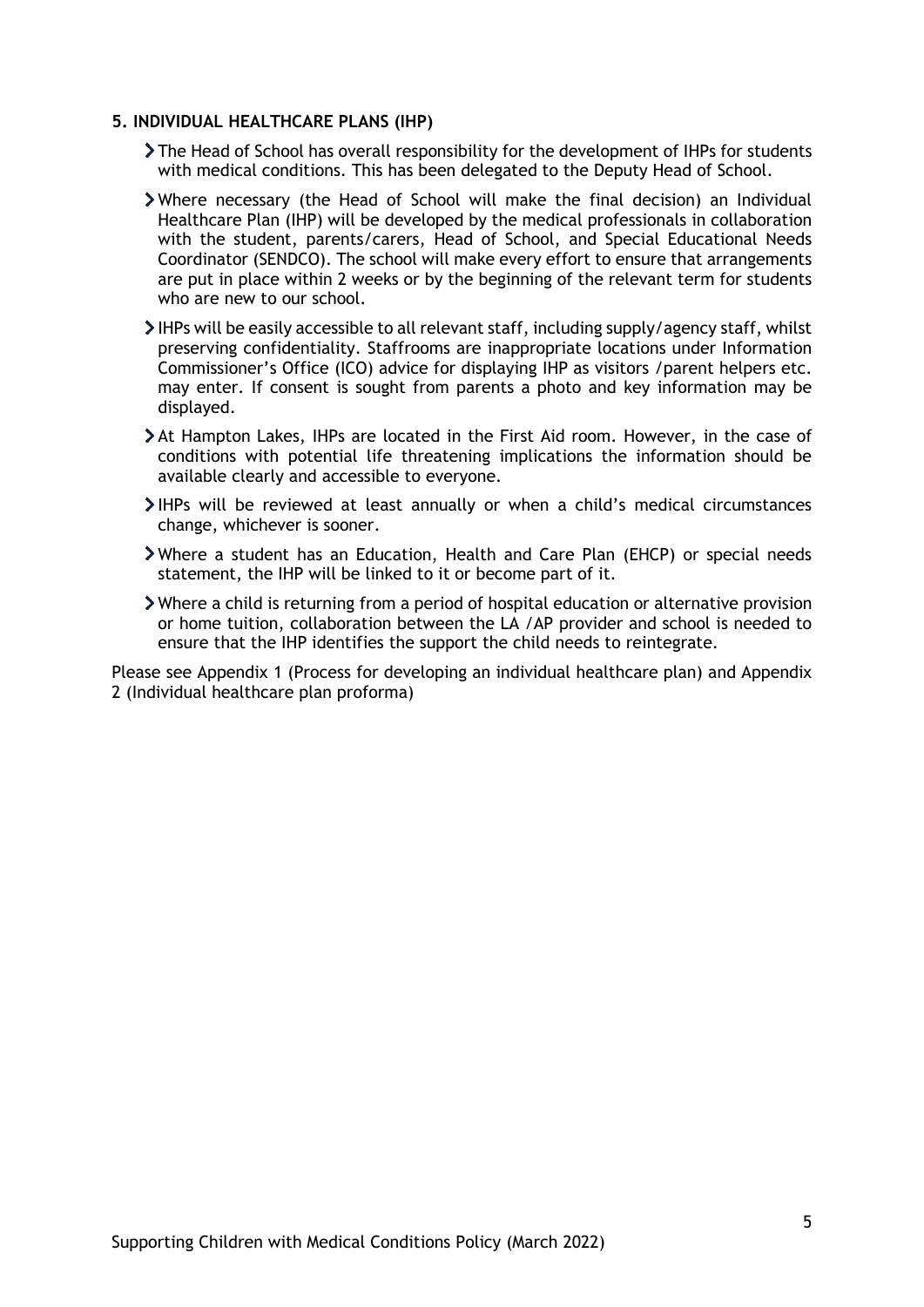#### **6. ADMINISTERING MEDICINES**

Medication should normally be administered at home and only taken into school when absolutely necessary (where it would be detrimental to the child's health or would greatly impact on a child's school attendance if the medication were not taken during the school day). Where clinically possible medication should be prescribed in dose frequencies which enable them to be taken outside school hours.

Hampton Lakes Primary School will only accept:

- > Prescribed medication.
- Medication that is in date, with the expiry date clearly shown.
- $\blacktriangleright$  Medication with labelling identifying the child by name and with original instructions for administration, dosage and storage.
- Emergency medication i.e. asthma inhalers, antihistamines, epipens, Jextpens
- > Pain killers such as Calpol, ibuprofen, paracetamol

#### **Please refer to the separate Administration of Medicines Policy.**

#### **7. EMERGENCY PROCEDURES**

Staff will follow the school's normal emergency procedures (for example, calling 999). All students' IHPs will clearly set out what constitutes an emergency and will explain what to do.

If a student needs to be taken to hospital, staff will stay with the student until the parent arrives, or accompany the student to hospital by ambulance.

#### **8. TRAINING**

Staff who are responsible for supporting students with medical needs will receive suitable and sufficient training to do so.

The training will be identified during the development or review of IHPs. Staff who provide support to students with medical conditions will be included in meetings where this is discussed.

The relevant healthcare professionals will lead on identifying the type and level of training required and will agree this with the Head of School or Deputy Head of School. Training will be kept up to date.

Training will:

 $\lambda$ Be sufficient to ensure that staff are competent and have confidence in their ability to support the students

Fulfil the requirements in the IHPs

Help staff to have an understanding of the specific medical conditions they are being asked to deal with, their implications and preventative measures

Healthcare professionals will provide confirmation of the proficiency of staff in a medical procedure, or in providing medication.

All staff will receive training so that they are aware of this policy and understand their role in implementing it, for example, with preventative and emergency measures so they can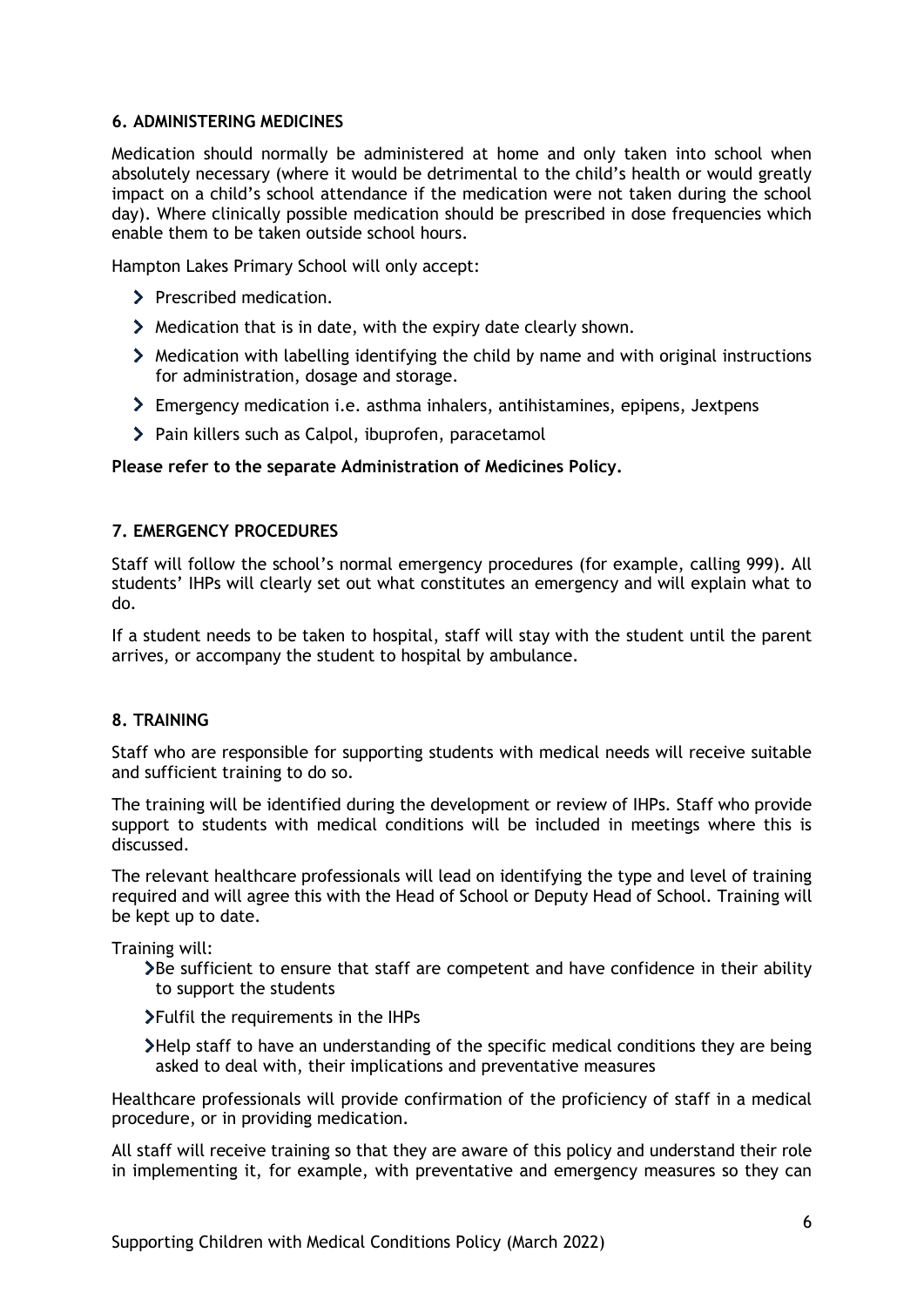recognise and act quickly when a problem occurs. This will be provided for new staff during their induction.

#### **9. RECORD KEEPING**

The governing body will ensure that written records are kept of all medicine administered to students for as long as these students are at the school. Parents will be informed if their student has been unwell at school.

IHPs are kept in a readily accessible place which all staff are aware of.

#### **10. SCHOOL TRIPS, VISITS AND SPORTING ACTIVITIES**

Our school is clear about the need to actively support students with medical conditions to participate in school trips and visits, or in sporting activities, and not prevent them from doing so unless it is not safe or advisable for them to do so in which case medical advice may be sought.

The school will consider what reasonable adjustments need to be made to enable these students to participate fully and safely on school trips, visits and sporting activities.

Risk assessments will be carried out so that planning arrangements take account of any steps needed to ensure that students with medical conditions are included. In doing so, students, their parents and any relevant healthcare professionals will be consulted.

#### **11. UNACCEPTABLE PRACTICE**

School staff should use their discretion and judge each case individually with reference to the student's IHP, but it is generally not acceptable to:

- $\geq$  Prevent students from easily accessing their inhalers and medication, and administering their medication when and where necessary.
- Assume that pupils with the same condition require the same treatment.
- $\ge$  lgnore the views of the pupil and/or their parents or ignoring medical evidence or opinion.
- $\geq$  Send pupils home frequently or prevent them from taking part in activities at school.
- $\geq$  Send the pupil to the medical room or school office alone or with an unsuitable escort if they become ill.
- $\triangleright$  Penalise pupils with medical conditions for their attendance record where the absences relate to their condition, please refer to the Attendance Policy.
- Make parents feel obliged or force parents to attend school to administer medication or provide medical support, including toilet issues.
- Create unnecessary barriers to children participating in school life, including school trips. (Although if parents wish to and can accompany their child they may be encouraged to do so)
- Refuse to allow pupils to eat, drink or use the toilet when they need to in order to manage their condition.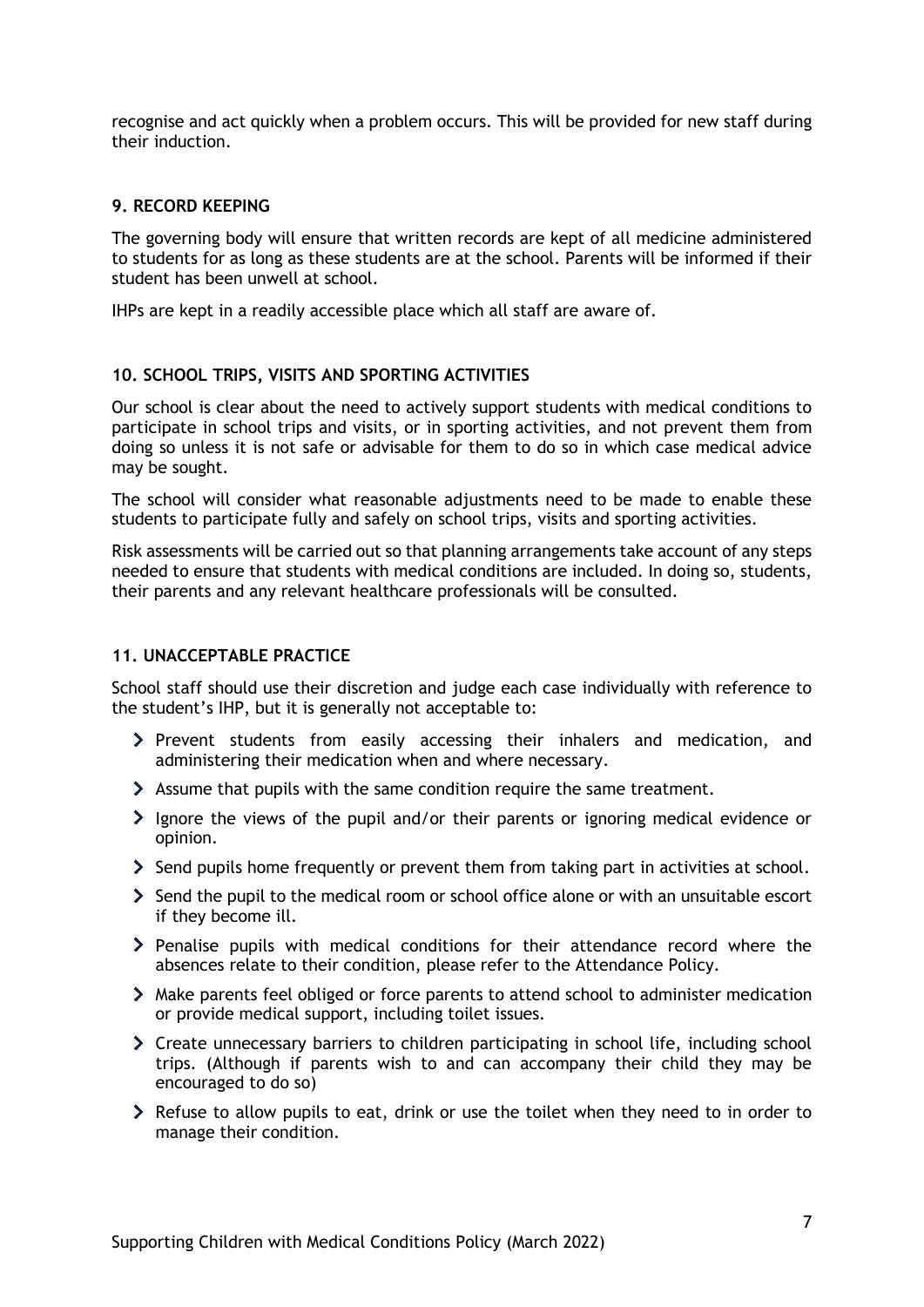#### **11. LIABILITY AND INDEMNITY**

- > Hampton Lakes Primary School has an appropriate level of insurance in place.
- Insurance policy documents are available to be viewed by members of staff who are providing support to pupils with medical conditions on request.

#### **12. COMPLAINTS**

- All complaints should be raised with the school in the first instance.
- The details of how to make a formal complaint can be found in the School Complaints Policy.

#### **13. MONITORING ARRANGEMENTS**

This policy will be reviewed and approved by the governing board every 2 years.

#### **14. LINKS TO OTHER POLICIES**

This policy links to the following policies:

- > Attendance
- > Accessibility plan
- Administration of medicines
- Complaints
- Equality information and objectives
- First aid
- > Health and safety
- > Safeguarding
- Special educational needs information report and policy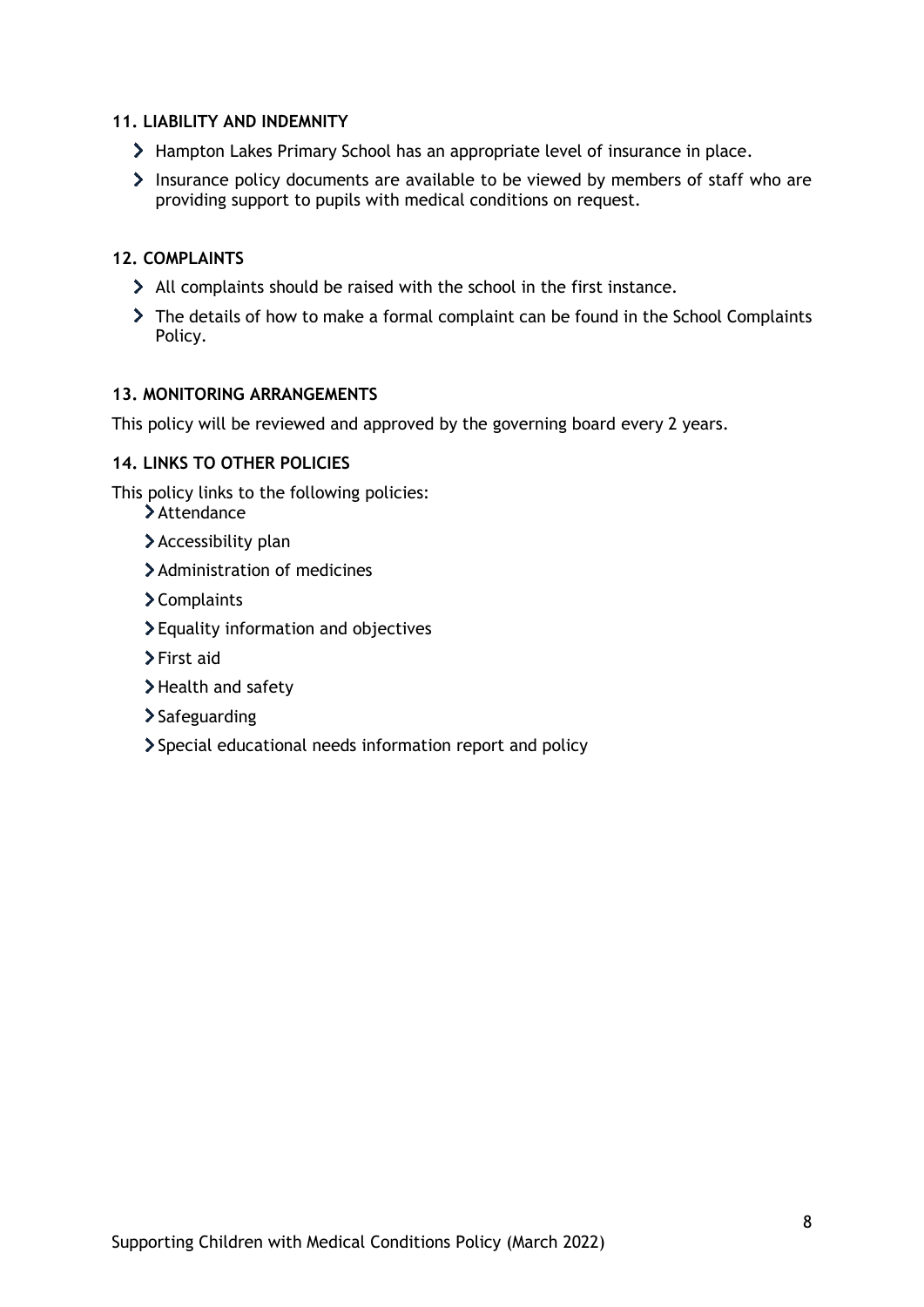## Appendix I

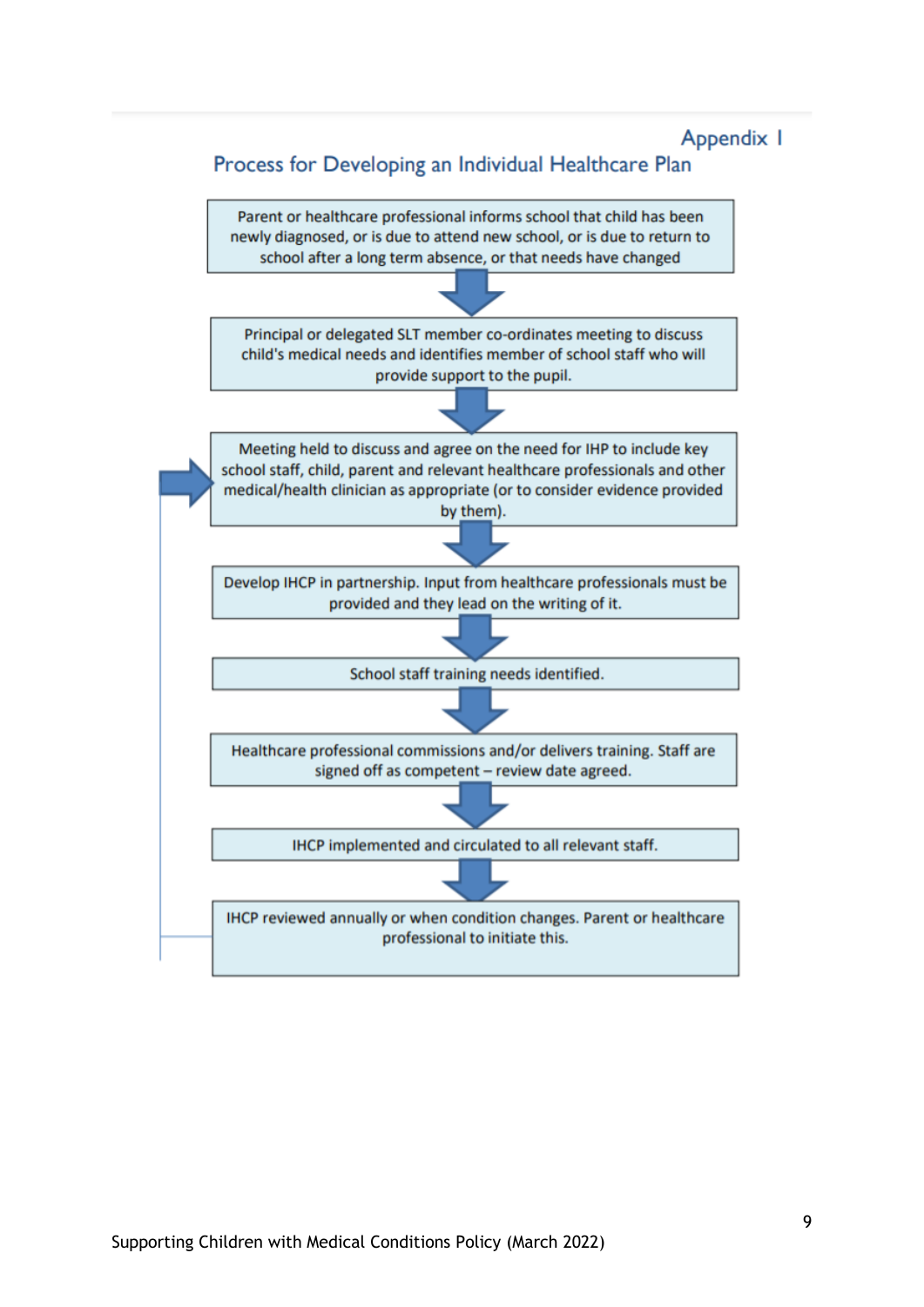# **Appendix 2**

# Individual Healthcare Plan

| Name of school/setting         |  |
|--------------------------------|--|
| Child's name                   |  |
| Group/class/form               |  |
| Date of birth                  |  |
| Child's address                |  |
| Medical diagnosis or condition |  |
| Date                           |  |
| <b>Review date</b>             |  |

#### **Family Contact Information**

| Name                  |  |
|-----------------------|--|
| Phone no. (work)      |  |
| (home)                |  |
| (mobile)              |  |
| Name                  |  |
| Relationship to child |  |
| Phone no. (work)      |  |
| (home)                |  |
| (mobile)              |  |
|                       |  |

## **Clinic/Hospital Contact**

Name

Phone no.

### G.P.

Name Phone no.

Who is responsible for providing support in school